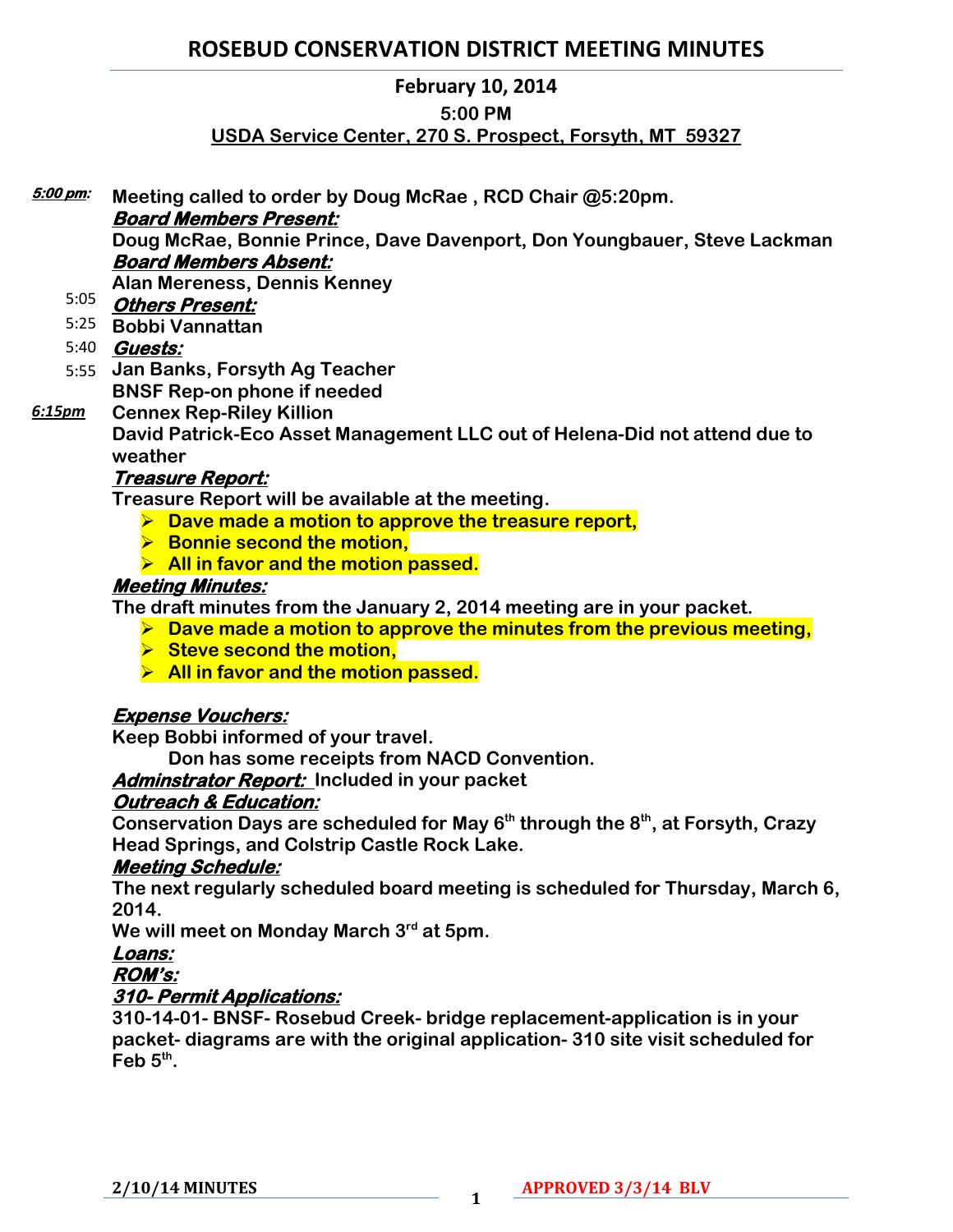#### **February 10, 2014**

#### **5:00 PM**

**USDA Service Center, 270 S. Prospect, Forsyth, MT 59327**

- **Dave made motion to approve the application,**
- **▶ Steve second,**
- **All in favor and the motion passed.**

**310-14-02- Cenex- Rosebud Creek-pipeline replacement- application is in your packet- diagrams are with the original application- 310 site visit scheduled for Feb 5 th .**

**Dave made a motion to approve the application. Motion died due to lack of second.** 

- **Steve made a motion to approve the 310 application as modified, stating that it is more reasonable to drill than to trench, and if they are forced to trench that they take into consideration the time of year on the stream and take into account the fish spawning, the vegetation and the possibility for erosion,**
- $\triangleright$  Don second the motion,
- **All in favor and the motion passed.**

#### **Reserved Water:**

**All application forms are now available on our website.** 

- **New Business:** 
	- **We are hosting the Rosebud Treasure Annual meeting March 21, 2014 at the Forsyth Country Club at 1pm through dinner.**
		- o **DVD's GMO's cover crop panels- SGI- Morgan from fort Keogh. Maybe talk to Bob Lee on the Montana Group for sage grouse.**
		- o **Start time is 1pm at the Forsyth country club**
	- **Cooperative Working agreement between RCD and NRCS**
		- o **The board signed all three copies and will return to Rocky.**
	- **EPA- Draft letter at the meeting.**
	- **▶ Don made a motion to send the letter as written,**
	- **► Bonnie second the motion,**
	- **All in favor and the motion passed.** 
		- o **Bobbi will send out to all cd's Testers office and local representatives.**
	- **Fort Keogh- would like to rent the drill for a study they are doing with cover crops**
	- **Let them use and report back with information that they gather and ask them to speak at the next annual meeting.**
	- **Bonnie made a motion to allow Fort Keogh use the NTD Rent free,**
	- **▶ Don second the motion,**
	- **All in favor and the motion passed.**

**2/10/14 MINUTES <sup>2</sup>**

**APPROVED 3/3/14 BLV**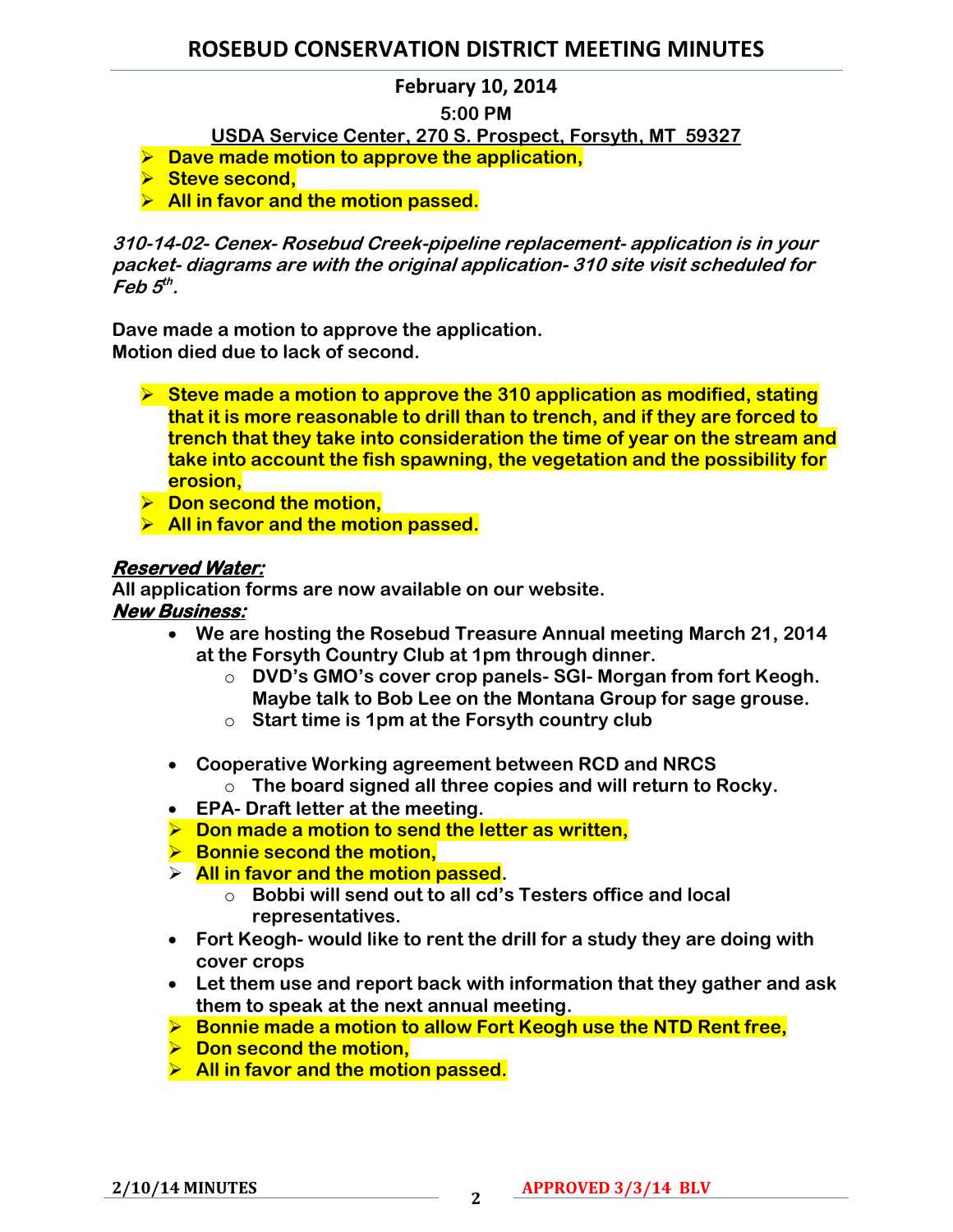# **February 10, 2014**

#### **5:00 PM**

# **USDA Service Center, 270 S. Prospect, Forsyth, MT 59327**

- **MACD Dues**
- **Don made a motion to pay100% of the MACD dues requested,**
- **► Bonnie second the motion,**
- **All in favor and the motion passed.**
- **CD Area Display Boards- What do Cd's do and how to get the word out. Dave Martin s working with all of the area's and a 223 grant will fund the project. Information in your packets**
	- o **Soil Health**
	- o **310's**
	- o **No-Interest Loan Program- money rolls over to the local economy**
- **MARS- Montana Aquatic Resources Services- Yellowstone River Channel Migration easement program- Non profit info in your packets.**
- **Review annual plan**
- **Dave made a motion to approve the annual plan,**
- **► Steve second the motion,**
- **All in favor and the motion passed.**
- **Purchase a vehicle for cd use.** 
	- o **Bobbi will look for options for government agencies to purchase vehicles.**

### **Soil Health Initiative:**

**2014- sign ups**

**Dave Davenport will sign up**

# **No-Till Drill:**

**Alan- was going to look into ordering a cover when he ordered his.** 

**People are already signing up for the spring.** 

**Newsletter: the next deadline is March 15, 2014.**

#### **YRCDC: Don Youngbauer:**

**When they did the project at intake they built it 3 feet to high and now it will only take in water when the water level is high.** 

**Need to make the problem the solution and build an off stream storage not build the dam three feet higher.** 

**Off stream storage- fill when the water is high use when it is low and sell the extra to the petroleum industry to help pay for the cost of the project.** 

**-don would still like to see something done about the predator-prey species- if a predator species is going to be listed then there should also be a plan in place to make sure that the prey species are kept up and available.** 

# **NRCS: Rocky Schwagler:**

# **Range Committee: Dave Davenport**

### **CBMPA: Doug McRae:**

**Rosebud Conservation District will be hosting the next CBMPA Meeting on February 12, 2014 at the M&M Pizza.** 

**Southeast MT Fuels Reduction Grant: Chris Pilesky & Andy Miller:**